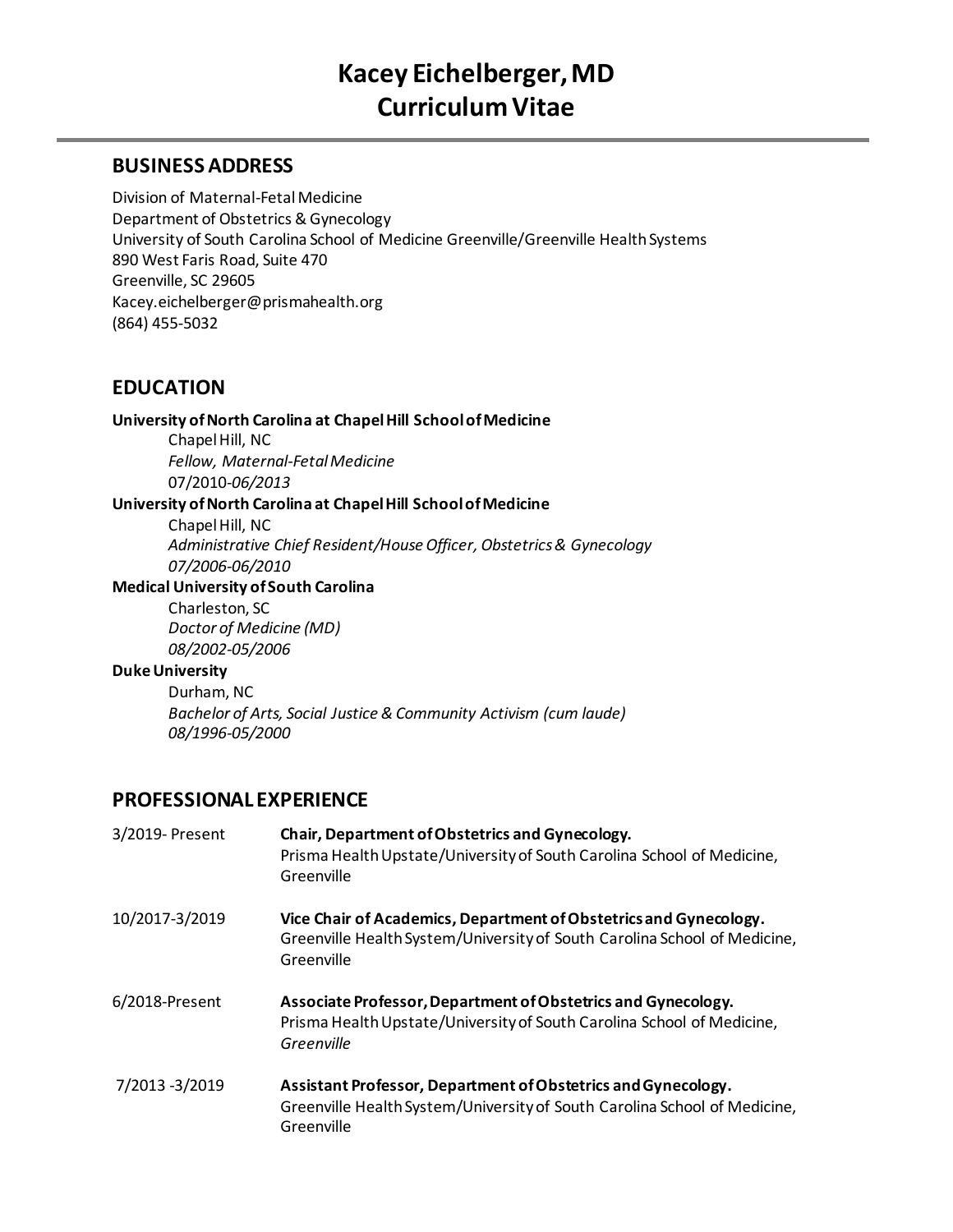| 07/2010-06/2013 | Fellow, Maternal Fetal Medicine.<br>University of North Carolina School of Medicine, Chapel Hill                                                  |
|-----------------|---------------------------------------------------------------------------------------------------------------------------------------------------|
| 07/2006-06/2010 | Resident, Obstetrics and Gynecology.<br>University of North Carolina School of Medicine, Chapel Hill<br>Administrative chief resident, 2009-2010. |
| 12/2001-06/2002 | Substitute Teacher (Kindergarten and Second Grade).<br>Charleston County School District. Charleston, SC.                                         |
| 10/2000-08/2001 | HIV/AIDS Program Officer.<br>The Oak Zimbabwe Foundation. Harare, Zimbabwe                                                                        |
| 12/2000-08/2001 | HIV/AIDS Liaison.<br>Inter-Country People's Aid. Harare, Zimbabwe.                                                                                |
| 06/1999-08/1999 | <b>Migrant Health Outreach Worker.</b><br>The Harvest Family Health Center. Nash County, NC                                                       |

# **HONORS, ACHIEVEMENTS**

### **USC School of Medicine Greenville**

| 2020 | Council on Resident Education in Obstetrics and Gynecology (CREOG) National<br><b>Faculty Award</b>                  |
|------|----------------------------------------------------------------------------------------------------------------------|
|      | Awarded by the residents to the faculty who best excels in resident education in<br><b>Obstetrics and Gynecology</b> |
| 2019 | Council on Resident Education in Obstetrics and Gynecology (CREOG) National<br><b>Faculty Award</b>                  |
|      | Awarded by the residents to the faculty who best excels in resident education in<br><b>Obstetrics and Gynecology</b> |
| 2018 | Golden Peach Award.                                                                                                  |
|      | Awarded by medical students at the University of South Carolina School of                                            |
|      | Medicine Greenville.                                                                                                 |
| 2018 | Council on Resident Education in Obstetrics and Gynecology (CREOG) National                                          |
|      | <b>Faculty Award</b>                                                                                                 |
|      | Awarded by the residents to the faculty who best excels in resident education in<br><b>Obstetrics and Gynecology</b> |
| 2017 | Council on Resident Education in Obstetrics and Gynecology (CREOG) National<br><b>Faculty Award</b>                  |
|      | Awarded by the residents to the faculty who best excels in resident education in<br><b>Obstetrics and Gynecology</b> |
| 2016 | Council on Resident Education in Obstetrics and Gynecology (CREOG) National<br><b>Faculty Award</b>                  |
|      | Awarded by the residents to the faculty who best excels in resident education in<br><b>Obstetrics and Gynecology</b> |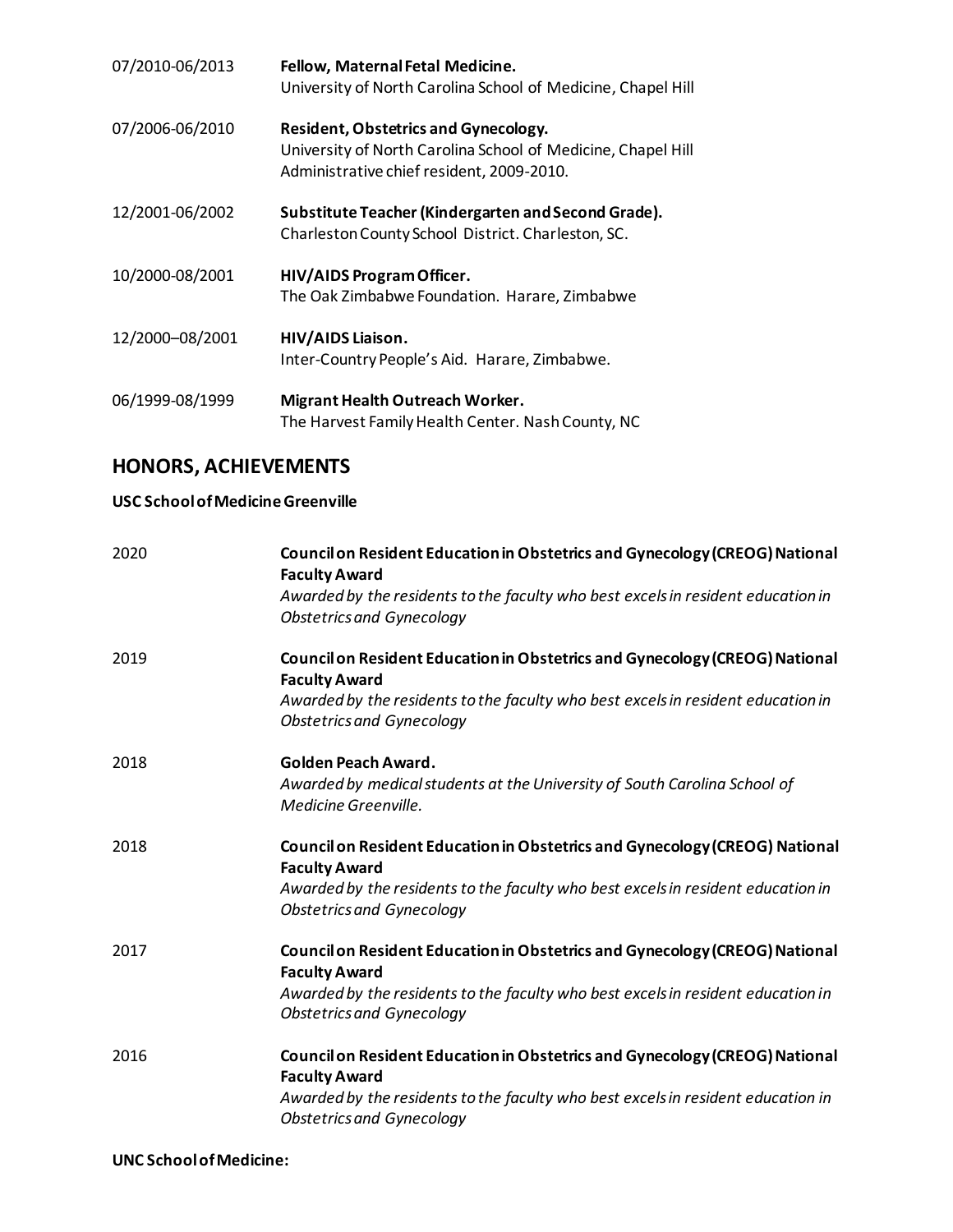| 2013      | Department of ObGyn Fellow Teaching Award                                                                                                                                                          |
|-----------|----------------------------------------------------------------------------------------------------------------------------------------------------------------------------------------------------|
|           | Awarded to the ObGyn subspecialty fellow receiving highest evaluations from<br>the third year medical students                                                                                     |
| 2013      | <b>Fellow Award for Teaching Excellence</b><br>Awarded by the residents to the fellow who best excels in resident education                                                                        |
| 2010      | Department of ObGyn Esprit de Corps                                                                                                                                                                |
|           | Awarded by the residents to the chief who best embodies team spirit and<br>departmental pride                                                                                                      |
| 2010      | Kaiser Permanente Excellence in Teaching Award                                                                                                                                                     |
|           | Awarded by the third year medical student class to house officers excelling in<br>medical education                                                                                                |
| 2010      | Department of ObGyn Resident Teaching Award                                                                                                                                                        |
|           | Awarded to the ObGyn resident receiving highest evaluations from the third year<br>medical students                                                                                                |
| 2009      | Department of ObGyn Resident Research Award                                                                                                                                                        |
|           | Awarded to a resident for Best Overall Presentation                                                                                                                                                |
| 2008      | Kaiser Permanente Excellence in Teaching Award                                                                                                                                                     |
|           | Awarded by the third year medical student class to house officers excelling in<br>medical education                                                                                                |
| 2008      | Department of ObGyn Resident Teaching Award                                                                                                                                                        |
|           | Awarded to the ObGyn resident receiving highest evaluations from the third year<br>medical students                                                                                                |
| 2007-2013 | Department of ObGyn Golden Tarheel Teaching Award                                                                                                                                                  |
|           | Awarded by the third year medical students to residents and faculty who score<br>at or above the 90 <sup>th</sup> percentile on the end of clerkship evaluations (2007, 2008,<br>2010, 2011, 2013) |

### **Medical University of South Carolina:**

| 2002-2006               | <b>James B Edward Scholar</b>                                                                              |
|-------------------------|------------------------------------------------------------------------------------------------------------|
|                         | Full-tuition merit award for four years of medical education, and a living stipend<br>of \$15,000 per year |
| 2006                    | <b>Humanism in Medicine Award</b>                                                                          |
|                         | Awarded by the fourth year medical student class to the graduate most                                      |
|                         | embodying the virtues of humanism in the practice of medicine                                              |
| 2006                    | Mike Russell Outstanding Obstetrics/Gynecology Student Award                                               |
| 2006                    | Paul B Underwood Gold Humanism Honor Society                                                               |
| <b>Duke University:</b> |                                                                                                            |
| 1996-2000               | Benjamin N Duke Leadership Scholar                                                                         |
|                         | Full-tuition merit award for four years of undergraduate education                                         |
| 2000                    | <b>Hart Fellowship Recipient</b>                                                                           |
|                         | Full financial support for one year of post-graduate international humanitarian<br>work                    |
| 1996-2000               | Dean's List with Distinction                                                                               |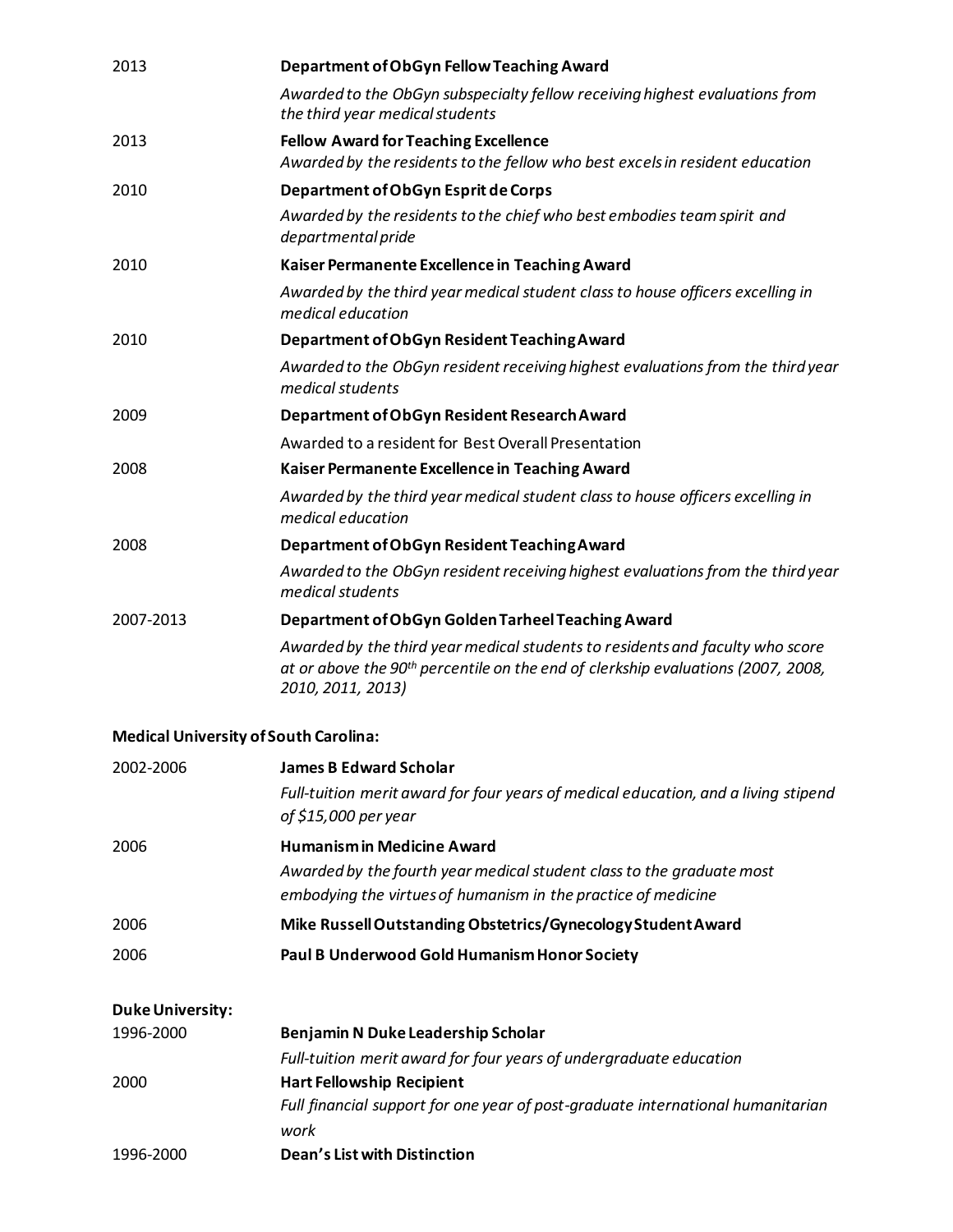# **CERTIFICATION, LICENSURE, & MEMBERSHIPS**

- American Board of Obstetrics & Gynecology, Inc (ABOG): *Diplomate, with board certification in Obstetrics & Gynecology (2012) and Maternal-Fetal Medicine (2015)*
- American College of Obstetricians & Gynecologists (ACOG): *Fellow*
- Society for Maternal-Fetal Medicine (SMFM): *Member*
- North Carolina State Medical Board: *Full License. License # 135435*
- South Carolina State Medical Board: *Full License. License # 35654*

## **BIBLIOGRAPHY**

### **Peer-reviewed Publications**

- 1. Charron E, Mayo RM, Heavner-Sullivan SF, **Eichelberger KY**, Dickes L, Truong KD, Rennert L. "It's a very nuanced discussion with every woman": Health care providers' communication practices during contraceptive counseling for patients with substance use disorders. Contraception. 2020 Sep 14:S0010-7824(20)30342-5.
- 2. Nguyen MW, Heberlein E, Covington-Kolb S, Gerstner AM, GaspardA, **Eichelberger KY**. *Assessing Adverse Childhood Experiencesduring Pregnancy: Evidence toward a Best Practice.* AJP Rep. 2019 Jan;9(1):e54-e59
- 3. **Eichelberger KY,** Chescheir NC, Riley LE*. Institutional Responses to Harassment and Discrimination in Obstetrics and Gynecology.* Obstet Gynecol. 2018 Oct;132(4):828-832.
- 4. **Eichelberger KY**, Alson JG, Doll KM. *Should Race Be Used as a Variable in Research on Preterm Birth?* AMA J Ethics. 2018 Mar 1;20(1):296-302.
- 5. **Eichelberger KY.** The association between assisted reproduction technology (ART) and abnormal placentation. BJOG. 2018 Jun 13.
- 6. **Eichelberger KY.** *Equal Pay for Equal Work in Academic Obstetrics and Gynecology.* Obstet Gynecol. 2018 Feb;131(2):224-226.
- 7. Slizewski DH, Heberlein E, Meredith JF, Jobe LB, **Eichelberger KY**. *Impact of home versus hospital dressing on bacterial contamination of surgical scrubs in the obstetric setting: A randomizecontrolled trial.* Am J Infect Control. 2017 Oct 19
- 8. **Eichelberger KY**. *On Odds, Age, and Preterm Birth.* BJOG. 2017 Jul;124(8):1245.
- 9. Fryer K, Keiser S, Trofatter K, **Eichelberger KY**, Heberlein E. *The role of race/ethnicity in cerclage efficacy.* J Matern Fetal Neonatal Med. 2016 Nov 16:1-4.
- 10. **Eichelberger KY,** Doll KM, Ekpo G, Zerden ML. *Black Lives Matter: Claiming a space for evidencebased outrage in modern medicine.* Am J Public Health. 2016 Oct;106(10):1771-2.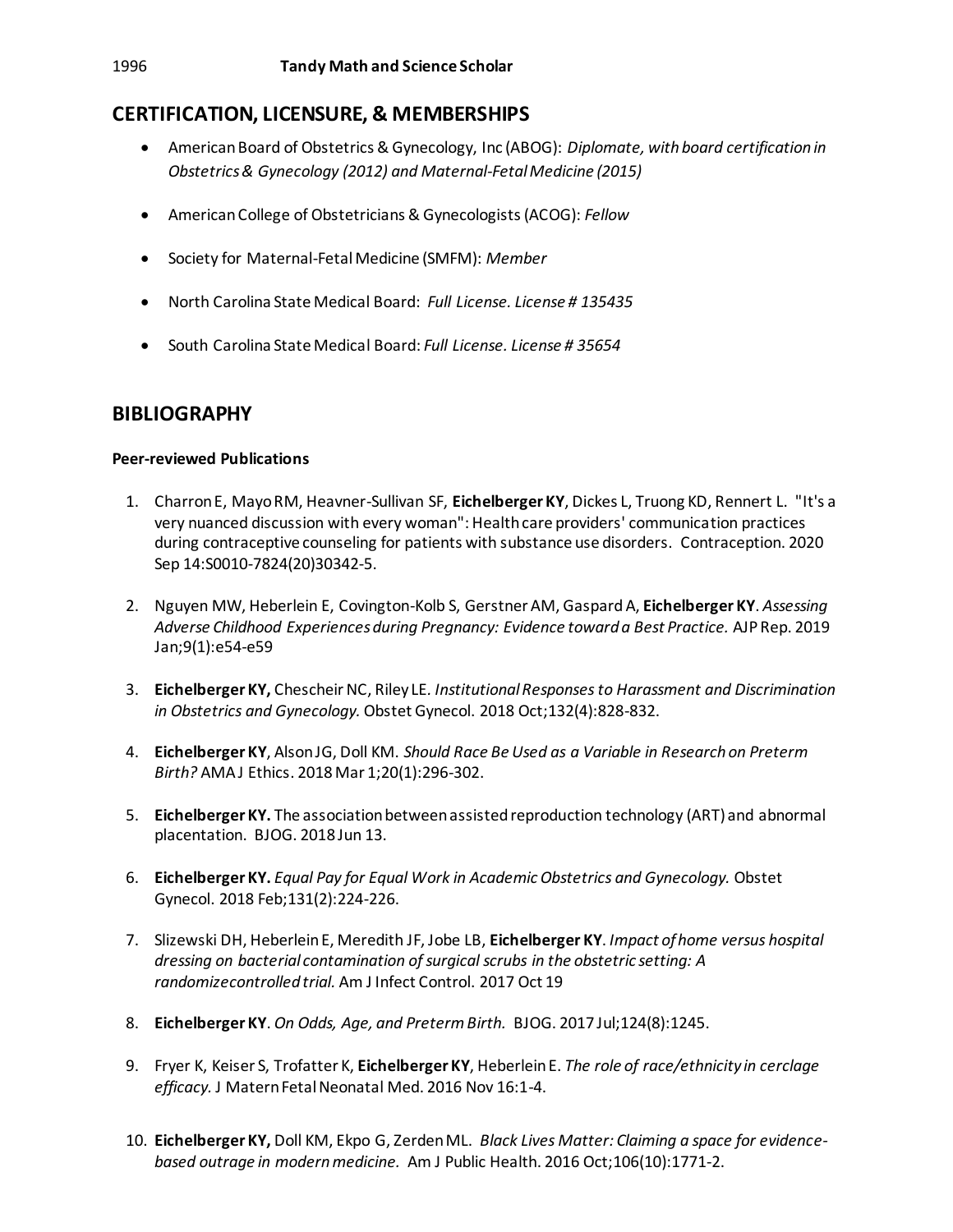- 11. Tollånes MC, Strandberg-Larsen K, **Eichelberger KY**, Moster D, Lie RT, Brantsæter AL, Meltzer HM, Stoltenberg C, Wilcox AJ*. Intake of Caffeinated Soft Drinks before and during Pregnancy, but Not Total Caffeine Intake, Is Associated with Increased Cerebral Palsy Risk in the Norwegian Mother and Child Cohort Study.* J Nutr. 2016 Sep;146(9):1701-6.
- 12. **Eichelberger KY**, Manuck TA*. AGAINST: Progesterone has no place in the prevention of preterm delivery; A call for a measured response to the OPPTIMUM Trial.* BJOG. 2016 Aug;123(9):1511.
- 13. Fox, C and **Eichelberger KY**. *The maternal microbiome and pregnancy outcomes.* Fertil Steril. 2015 Dec;104(6):1358-63
- 14. *Eichelberger KY, Baker AM, Woodham PC, Haeri S, Strauss RA, Stuebe AM. Second Trimester Maternal Serum Paraxanthine, CYP1A2 Activity, and the Risk of Severe Preeclampsia.* Obstet Gynecol. 2015 Oct;126(4):725-30.
- 15. *Lane AS, Stallworth JL, Eichelberger KY, Trofatter KF[. Vitamin K Deficiency Embryopathy from](http://www.ncbi.nlm.nih.gov/pubmed/26347836)  [Hyperemesis Gravidarum.](http://www.ncbi.nlm.nih.gov/pubmed/26347836)* Case Rep Obstet Gynecol. 2015;2015:324173.
- 16. **Eichelberger KY**. *[A prolonged second stage should prompt increased vigilance for postpartum](http://www.ncbi.nlm.nih.gov/pubmed/25753042)  [maternal complications.](http://www.ncbi.nlm.nih.gov/pubmed/25753042)* BJOG. 2015 Mar 6.
- 17. **Eichelberger KY,** Kessler DC, Swartz A, Herring A, Wolfe HM. *Second trimester placenta previa and resolution patterns: a four year institutional review*. Presentation at the 2009 William Droegmueller Resident Research Day. Chapel Hill, NC.
- 18. **Eichelberger KY**, Morse JE, Connolly A, Autry M. *[Opportunities and barriers in global women's](http://www.ncbi.nlm.nih.gov/pubmed/25476152)  [health training during obstetrics and gynecology residencies in the USA.](http://www.ncbi.nlm.nih.gov/pubmed/25476152)* Int J Gynaecol Obstet. 2015 Feb;128(2):148-51.
- 19. **Eichelberger KY**, Bengtson AM, Tolleson-Rinehart S, Menard MK. *Training needs in operative obstetrics for Maternal-Fetal Medicine fellows.* J Matern Fetal Neonatal Med. 2014 Sep 10:1-4.
- 20. **Eichelberger KY**, Leung EY. *[A report from #BlueJC: does choice of intramuscular analgesics in](http://www.ncbi.nlm.nih.gov/pubmed/24958573)  [labour matter?](http://www.ncbi.nlm.nih.gov/pubmed/24958573)* BJOG. 2014 Jul;121(8):1048.
- 21. Kiser M, Escamilla V, Samuel J, **Eichelberger K**, Mkwaila J, Cairns B, Charles A. *Sex differences in interpersonal violence in Malawi: analysis of a hospital-based trauma registry.* World J Surg. 2013 Dec;37(12):2972-8.
- 22. Herrera CM, **Eichelberger KY**, Chescheir NC. *Antiviral-resistant fulminant herpes hepatitis in pregnancy.* Am J Perinatol Rep 2013 Oct;3(2):87-90.
- 23. **Eichelberger KY**, Cantrell LA, Balthazar U, Boggess KA, Strauss RA, Boggess JF. *Robotic versus laparoscopic resection of adnexal masses during pregnancy.* Am J Perinatol 2013 May;30(5):371-5.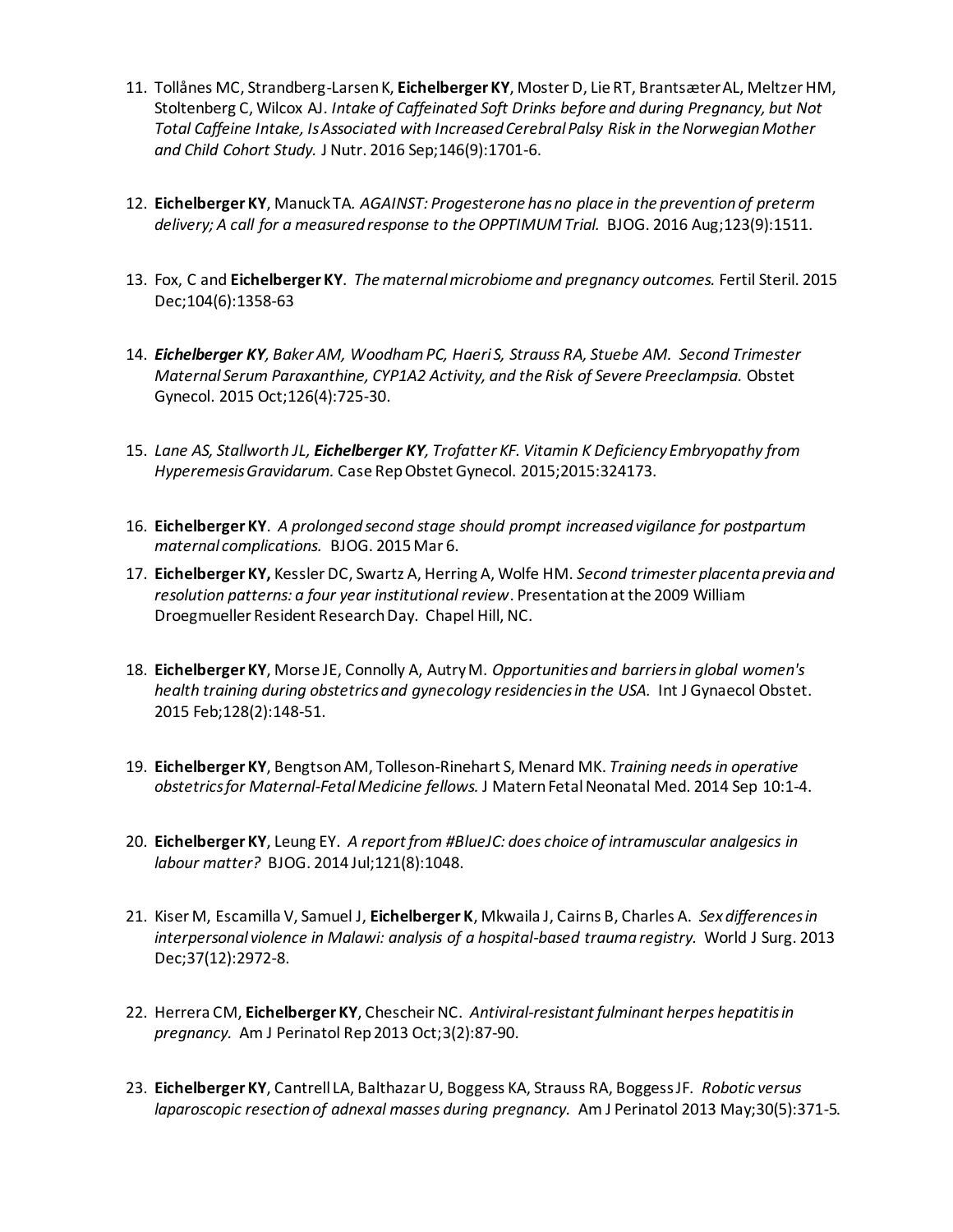- 24. Goodman LR**, Eichelberger KY**, Wolfe HM, Steiner AZ. *Efficient use of ultrasound for early pregnancy in the emergency department setting.* J Ultrasound Med 2012 Dec;31(12)1917-23.
- 25. **Eichelberger KY**, Haeri S, Kessler DC, Swartz A, Herring A, Wolfe HM. *Placenta previa in the second trimester: sonographic and clinical factors associated with its resolution.* Am J Perinatol 2011 Oct;28(9):735-9.

#### **Non-Peer Reviewed Publications**

- 1. Jackson AV, Premkumar A, **Eichelberger KY**, Whetstone S, Riley LE, Chescheir NC. *In reply*. Obstet Gynecol. 2019 Mar;133(3):585-586.
- 2. **Eichelberger KY**, Devers P, Strauss RA, Chescheir NC. *Pitfalls in the prenatal diagnosis of a fixed retroflexed fetal head.* Ultrasound Obstet Gynecol. 2012 Dec;40(6):726-7.
- 3. Powell G, **Young K**. *Children orphaned by AIDS in Harare, Zimbabwe: a Save the Children report*. Save the Children Annual Report. May 2001.

#### **Oral Presentations**

- 1. Cochrane AC, Batson R, Aragon MA, Isham KD, Self S, **Eichelberger KY**. *Impact of the "39-week rule" on Adverse Maternal Outcomes: A Statewide Analysis.* Oral presentation at the Society for Maternal-Fetal Medicine's Annual Pregnancy Meeting. Grapevine, TX. February 2020.
- *2.* Chambers CN, White AW, Ertel MC, Wilson C, **Eichelberger KY**. *The impact of race/ethnicity on indication for and morbidity from primary caesarean delivery.* Oral presentation at the Easley Symposium of Obstetric and Gynecologic Research. Greenville, SC. May 2017.
- *3.* White AW, Chambers CN, Ertel MC, Gennaro TR, Ling C, Friedman AM, **Eichelberger KY**. *Is a guideline compliant primary caesarean delivery associated with a modified risk for maternal and neonatal morbidity?: A clinical evaluation of the 2014 ACOG/SMFM Obstetric Care Consensus Statement.* Oral presentation at the Easley Symposium of Obstetric and Gynecologic Research. Greenville, SC. May 2017.
- *4.* Ngyuen MW, **Eichelberger KY**. *Assessing adverse childhood experiences in pregnancy: Evidence towards a better practice.* Oral presentation at the Easley Symposium of Obstetric and Gynecologic Research. Greenville, SC. May 2016.
- *5.* Slizewski DH, **Eichelberger KY.** *The impact of home versus hospital dressing on bacterial contamination of surgical scrubs in the obstetric setting: a randomized controlled trial.* Oral presentation at the Easley Symposium of Obstetric and Gynecologic Research. Greenville, SC. May 2016.
- *6.* Strandberg-Larsen K, Tollånes MC, Bech BH, Moster D, Henriksen TB, **Eichelberger K**, Wilcox A. *Caffeine intake during pregnancy and risk of cerebral palsy in offspring – a joint study in three large Nordic birth cohorts.* Presentation at the European Congress on Epidemiology. Aarhus, Denmark. August 2013.
- 7. Tollånes MC, Strandberg-Larsen K, Bech BH, Moster D, Henriksen TB, **Eichelberger K**, Wilcox A. *Caffeine intake during pregnancy and risk of cerebral palsy in offspring – a joint study in three large*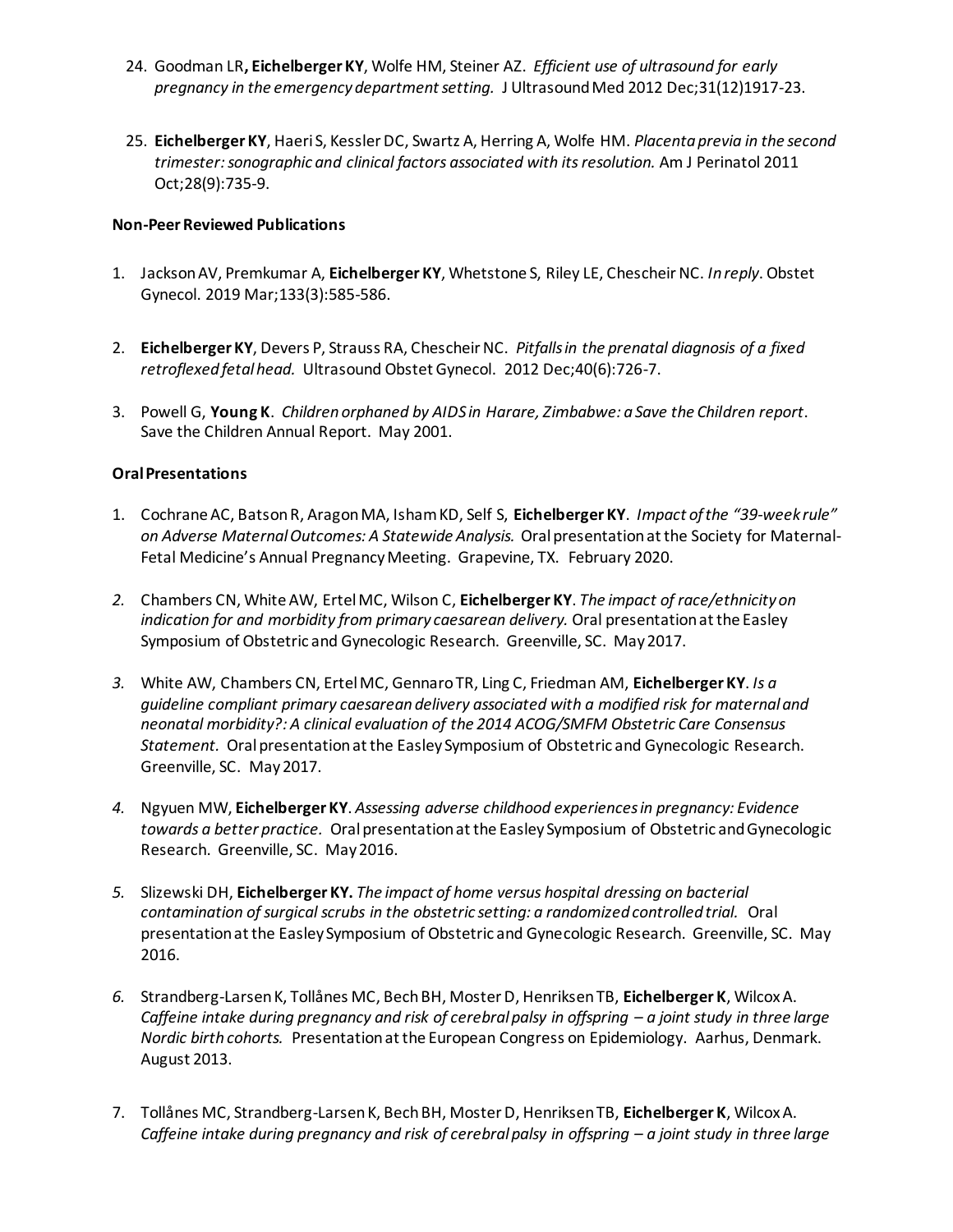*Nordic birth cohorts.* Presentation at the Society for Pediatric and Perinatal Epidemiologic Research's Annual Convention. Boston, MA. June 2013.

8. **Eichelberger KY,** Kessler DC, Swartz A, Herring A, Wolfe HM. *Second trimester placenta previa and resolution patterns: a four year institutional review*. Presentation at the 2009 William Droegmueller Resident Research Day. Chapel Hill, NC.

#### **Poster Presentations**

- 1. Batson R, Cochrane AC, Aragon MA, Self S, **Eichelberger KY**, Isham KD. *Adverse neonatal outcomes pre and post implementation of the 39 week rule: a statewide analysis.* Poster presentation at the 40<sup>th</sup> Annual Meeting of the Society for Maternal-Fetal Medicine. Grapevine, TX. February 2020.
- *2.* Chambers CN, White AW, Ertel MC, Wilson C, **Eichelberger KY**. *The impact of race/ethnicity on*  indication for and morbidity from primary caesarean delivery. Poster presentation at the 38th Annual Meeting of the Society for Maternal-Fetal Medicine. Dallas, TX. February 2018.
- *3.* White AW, Chambers CN, Ertel MC, Gennaro TR, Ling C, Friedman AM, **Eichelberger KY**. *Is a guideline compliant primary caesarean delivery associated with a modified risk for maternal and neonatal morbidity?: A clinical evaluation of the 2014 ACOG/SMFM Obstetric Care Consensus Statement.* Poster presentation at 2018 ACOG Annual Clinical and Scientific Meeting. Austin, TX. April 2018.
- *4.* **Eichelberger KY,** Morse J, Connolly A, Autry M. *Scope of global health training opportunities in obstetrics and gynecology*. Presentation at the American College of Obstetricians and Gynecologists Annual Clinical Meeting. Chicago, IL. April 2014.
- 5. Smith DM, Beamon CJ, **Eichelberger KY**, Vora N. *Impact of maternal body mass index on duration and completion of fetal anatomic ultrasound.* Presentation at the American Institute of Ultrasound in Medicine's Annual Convention. New York, NY. April 2013.
- 6. Tang J, Wilkinson J, Hayat S, Kaliti S, **Eichelberger KY**, Franasiak J, Bengtson A. *Evaluation of a mentoring program in Emergency Obstetrics and Neonatal Care training at a maternity hospital in Lilongwe, Malawi.* Presentation at the Consortium of Universities in Global Health's Annual Meeting. Washington, DC. March 2013.
- 7. **Eichelberger KY,** Escamilla V, Strauss RA. *Mapping adverse pregnancy outcomes: the obesity belt as a predictor of poor perinatal outcome.* Presentation at the 60th Annual Scientific Meeting of the Society for Gynecologic Investigation. Orlando, FL. March 2013.
- 8. **Eichelberger KY**, Bentson A, Tolleson-Rinehart S, Menard MK. *Training needs in operative obstetrics amongst first year Maternal-Fetal Medicine fellows.* Presentation at the 33rd Annual Meeting of the Society for Maternal-Fetal Medicine. San Francisco, CA. February 2013.
- 9. Goodman LR, **Eichelberger KY**, Wolfe HM, Steiner AZ. Efficient use of ultrasound in the emergency department setting. Presentation at ACOG's 60th Annual Clinical Meeting. San Diego, CA. May 2012.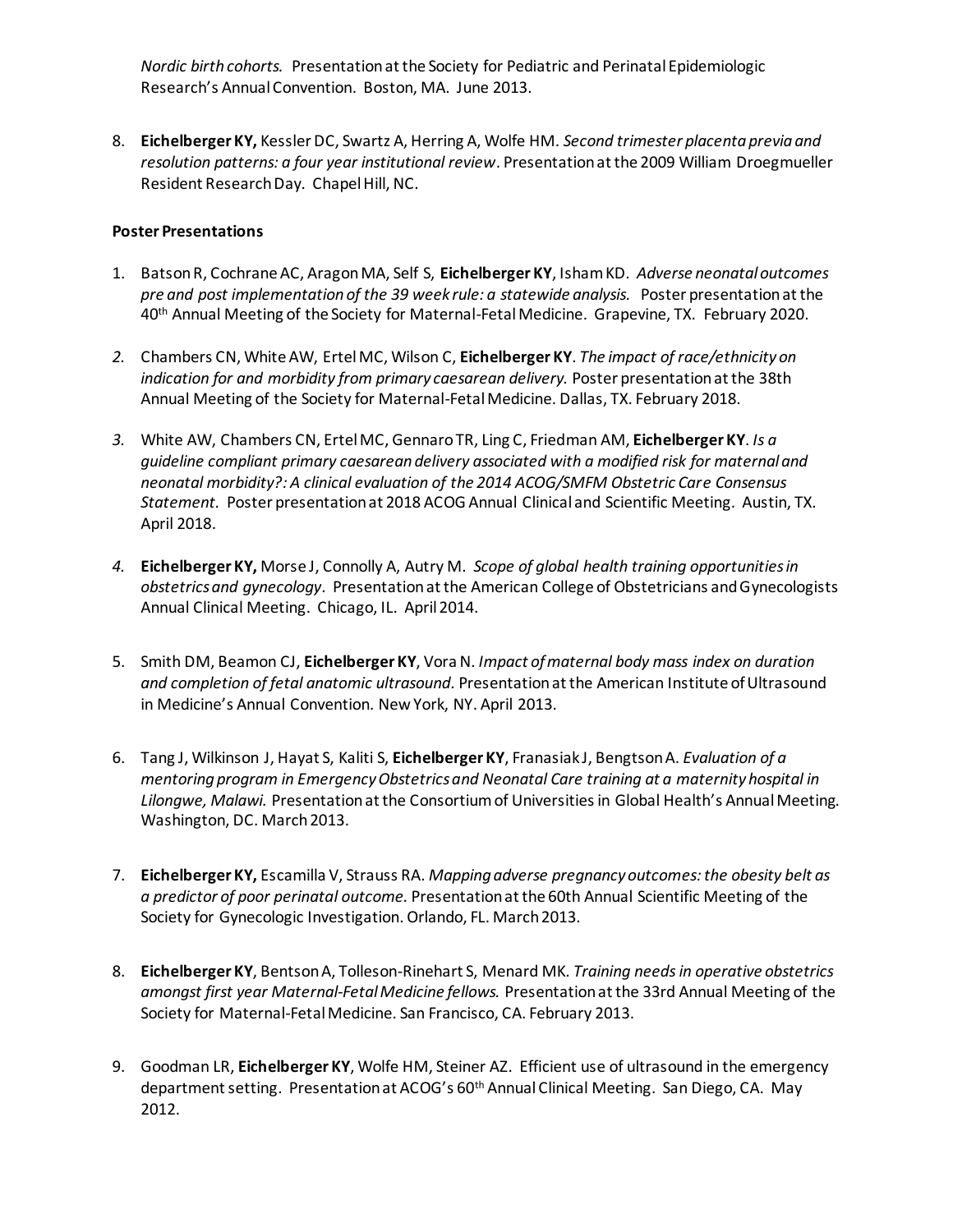- 10. **Eichelberger KY**, Baker AM, Woodham PC, Haeri S, Strauss RA, Stuebe AM. *Maternal serum*  paraxanthine, a caffeine metabolite, and the risk of preeclampsia. Presentation at the 32<sup>nd</sup> Annual Meeting of the Society for Maternal-Fetal Medicine. Dallas, TX. February 2012
- 11. Woodham P, O'Connell T, Grimes J, Haeri S, Baker A, **Eichelberger KY**, Boggess K. Metabolomics to predict severe preeclampsia in early pregnancy. Presentation at the 32<sup>nd</sup> Annual Meeting of the Society for Maternal-Fetal Medicine. Dallas, TX. February 2012
- 12. **Eichelberger KY,** Balthazar U, Cantrell LA, Boggess K, Boggess J. *Robotic versus laparoscopic*  resection of adnexal masses in pregnancy. Presentation at the 31<sup>st</sup> Annual Meeting of the Society for Maternal-Fetal Medicine. San Francisco, CA. February 2011.
- 13. **Eichelberger KY**, Haeri S, Goodnight W. *PAPP-A and tHCG and adverse pregnancy outcomes in twin gestations.* Presentation at the 31st Annual Meeting of the Society for Maternal-Fetal Medicine. San Francisco, CA. February 2011.
- 14. **Eichelberger KY,** Kessler DC, Swartz A, Herring A, Wolfe HM. *Second trimester placenta previa and resolution patterns: a four year institutional review*. Presentation at the 30th Annual Meeting of the Society for Maternal-Fetal Medicine. Chicago, CA. February 2010.

#### **INVITED PRESENTATIONS/LECTURES**

#### **National/International**

- 1. February 2020, Society for Maternal-Fetal Medicine's Annual Pregnancy Meeting. Grapevine, TX. Panelist, "Achieving Diversity and Inclusion in the MFM Workplace."
- 2. February 2020, Society for Maternal-Fetal Medicine's Annual Pregnancy Meeting. Grapevine, TX.

Special Interest Group Leader, "Gender Equity in Academic ObGyn: A Practical Toolbox for those who Care."

3. February 2020, Society for Maternal-Fetal Medicine's Annual Pregnancy Meeting. Grapevine, TX.

Panelist, "Finding your first job out of fellowship: the MFM Fellows' Retreat."

- 4. November 2019, University of Mississippi Department of Obstetrics and Gynecology. Jackson, MS. Grand Rounds Speaker, "Achieving Gender Equity in Academic Compensation."
- 5. November 2018, Touro College of Osteopathic Medicine. New York, NY. Grand Rounds Speaker, "Race, Gender, and Justice in the US: A Call for Equity in Women's Health."
- 6. November 2018, Physicians for Human Rights Annual Student Meeting. New York, NY. Invited Speaker, "Race, Gender, and Justice in the US: A Call for Equity in Women's Health."
- 7. January 2017, Society for Maternal-Fetal Medicine's Annual Pregnancy Meeting. Las Vegas, NV. Special Interest Group Leader, "Gender Equity in Academic ObGyn: A Practical Toolbox for those who Care."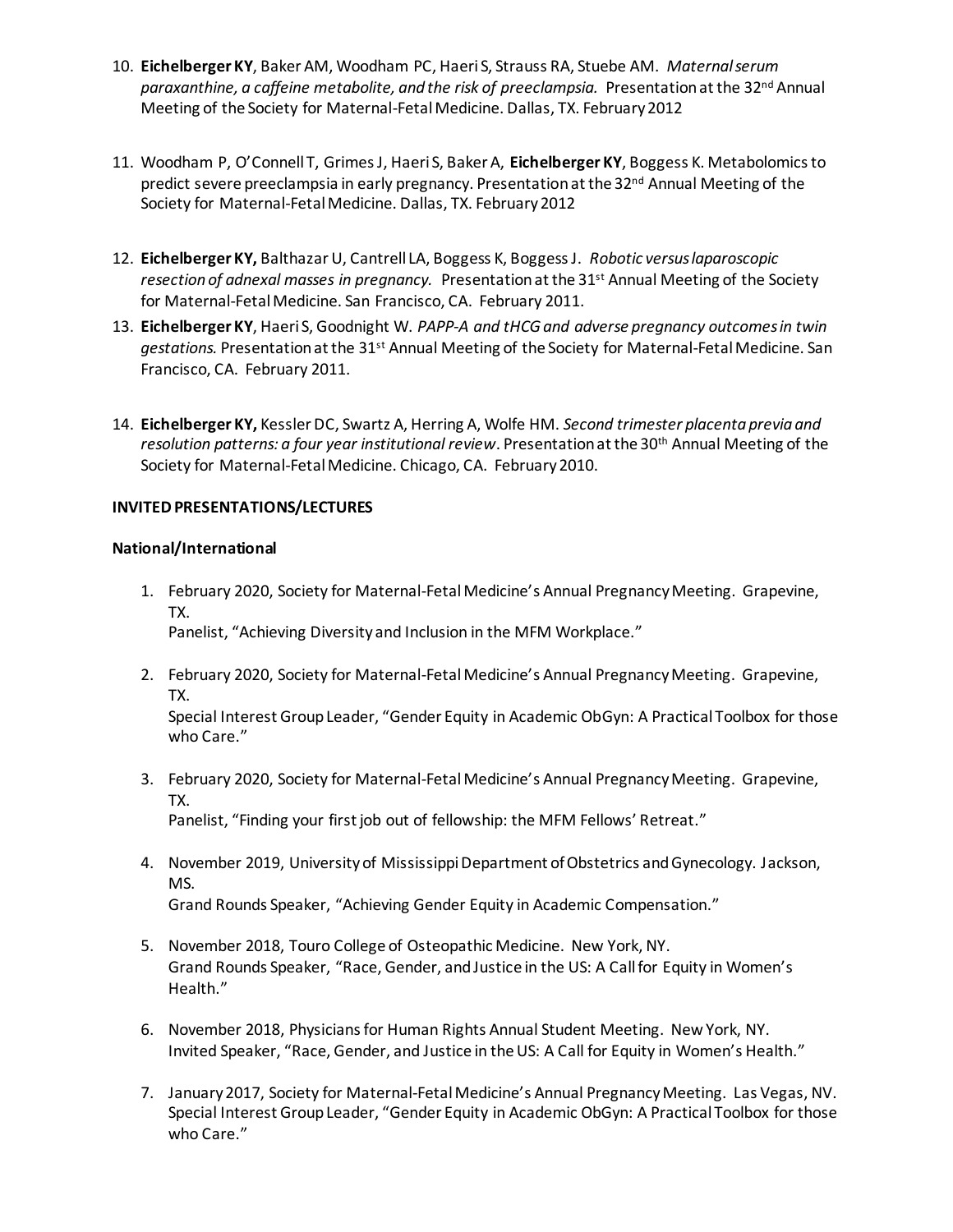8. June 2012, Kamuzu Central Hospital, Lilongwe, Malawi Invited Lecturer, "The Pregnant Trauma Patient" (one-hour lecture as part of the Advanced Trauma Life Support training for surgeons)

#### **Regional/Local**

- 1. May 2019, H.O. Williamson invited lecture at the THEGOS Annual Meeting. Kiawah Island, SC. "Elective Induction of Labor."
- 2. May 2019, H.O. Williamson invited lecture at the THEGOS Annual Meeting. Kiawah Island, SC. "Salary Equality in Academic Obstetrics and Gynecology."
- 3. April 2019, Midlands Perinatal Conference. Columbia, SC. "Elective Induction of Labor in Average Risk Moms: A Tool for Reducing Maternal Morbidity?"
- 4. April 2019, University of North Carolina Chapel Hill Grand Rounds. Chapel Hill, NC. "Equal Pay for Equal Work: A Call to Arms in our Own Backyard."
- 5. September 2018, SC Birth Outcomes Initiative. Columbia, SC. "Elective Induction of Labor in Average Risk Moms: A Tool for Reducing Maternal Morbidity?"
- 6. October 2016, Obstetric/Pediatric Grand Rounds. AnMed Hospital, Anderson, SC.
- 7. September 2016, Invited Lecture at the South Carolina ObGyn Society Annual Meeting, Charleston, SC. "Progesterone therapy in the days after OPPTIMUM: What's an Obstetrician to Do?"
- 8. August 2016, Greenville Health System, Department of ObGyn, Greenville, SC. "Why every mom and every baby matter for perinatal research."
- 9. March 2016, Greenville Health System, Department of ObGyn, Greenville, SC. "Prenatal genetic screening in the modern age."
- 10. April 2015, Obstetric/Pediatric Grand Rounds. AnMed Hospital, Anderson, SC.
- 11. May 2013, University of North Carolina, Department of ObGyn, Chapel Hill, NC. "A Womb with a View: Fetal Surgical Intervention and the UNC Experience"
- 12. April 2013, New Hanover Regional Medical Center, Wilmington, NC. "A Womb with a View: Fetal Surgical Intervention and the UNC Experience"
- 13. May 2011, New Hanover Regional Medical Center, Wilmington, NC. "Pregnancy in the age of Starbucks: reexamining the role of caffeine and adverse pregnancy outcomes"
- 14. May 2010, Wake Medical Center, Raleigh NC "Pregnancy in the age of Starbucks: reexamining the role of caffeine and adverse pregnancy outcomes"

### **PROFESSIONAL SERVICE AND DEVELOPMENT**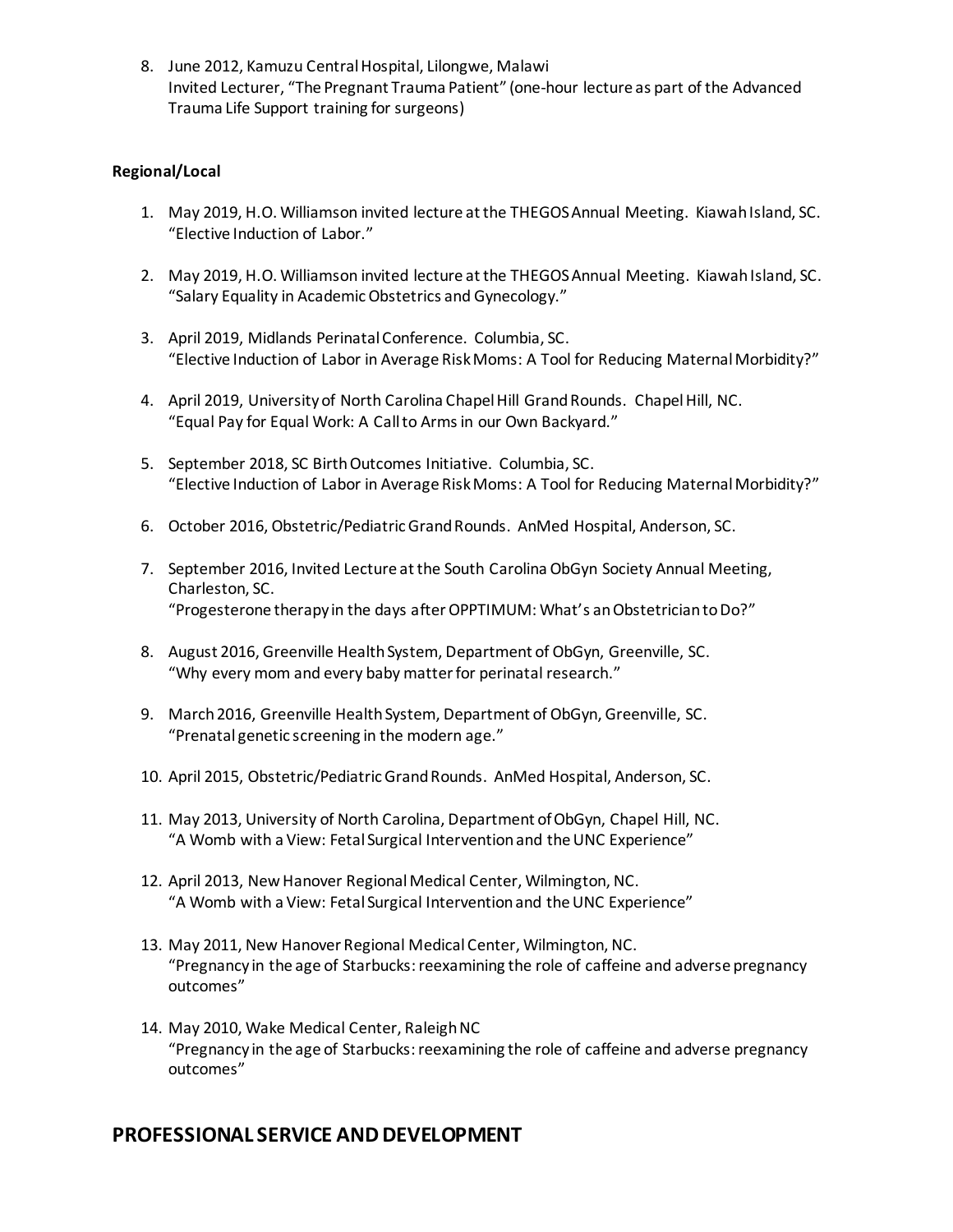#### **Internal/Hospital System-BasedCommitments**

- 1. **Physician Compensation Committee Member**. Prisma Health Upstate. January 2020 present.
- 2. **Chair, Search Committee for the Chair of the Department of Family Medicine**. Prisma Health Upstate. June 2019- present.
- 3. **Site Principal Investigator:** The Eunice Kennedy Shriver/National Institute of Child Health and Human Development's Maternal Fetal Medicine Unit (MFMU). February 2016 – present.
- 4. **Medical Director of the Magdalene Clinic** (a trauma informed integrated prenatal care clinic with women with Substance Use Disorder. November 2017 through – present.
- 5. **Director:** Resident Journal Club in the Department of Obstetrics and Gynecology, the University of South Carolina School of Medicine Greenville/Greenville Health System. June 2016 through June 2019.
- 6. **Admissions Committee Member:** The University of South Carolina School of Medicine Greenville. July 2015 through October 2017.
- 7. **Medical Director**: Women's Specialty (high risk antepartum and postpartum care, 6D) and Family Beginnings (low risk postpartum, 6C) units. July 2015 through October 2017.
- 8. **Rotation Director:** Maternal-Fetal Medicine Acting Internship rotation at the University Of South Carolina School Of Medicine Greenville/Greenville Health System. July 2015 through June 201

#### **Extramural Commitments**

- 1. **Liberty Fellow, Aspen Global Leaders Network:** Greenville, South Carolina. March 2017 present.
- 2. **Chair:** Society for Maternal Fetal-Medicine's Leadership Academy's Women & Leadership Committee (national). April 2016 – April 2018.
- 3. **Member**: Society for Maternal-Fetal Medicine's Diversity and Inclusion in the Workplace Committee (national). August 2019 – present.
- 4. **Member:** Society for Maternal-Fetal Medicine's Diversity Task Force (national). August 2016 August 2019.
- 5. **Scientific Editor**: The British Journal of Obstetrics and Gynaecology. February 2016 to March 2019.
- 6. **Trainee Scientific Editor**: The British Journal of Obstetrics and Gynaecology. August 2013 to February 2016.
- 7. **Clinical Faculty**: Clemson University School of Health Research. November 2016 present.
- 8. **Editorial Board Member:** The American College of Obstetricians and Gynecologist (ACOG)s' Your Pregnancy and Childbirth, 6th edition. July 2013 through publication in May 2015
- 9. **Leadership Academy Member:** The Society for Maternal-Fetal Medicine's Leadership Academy. October 2015 through April 2016.
- 10. **Board Member:** Greenville's Gift. January 2017-present.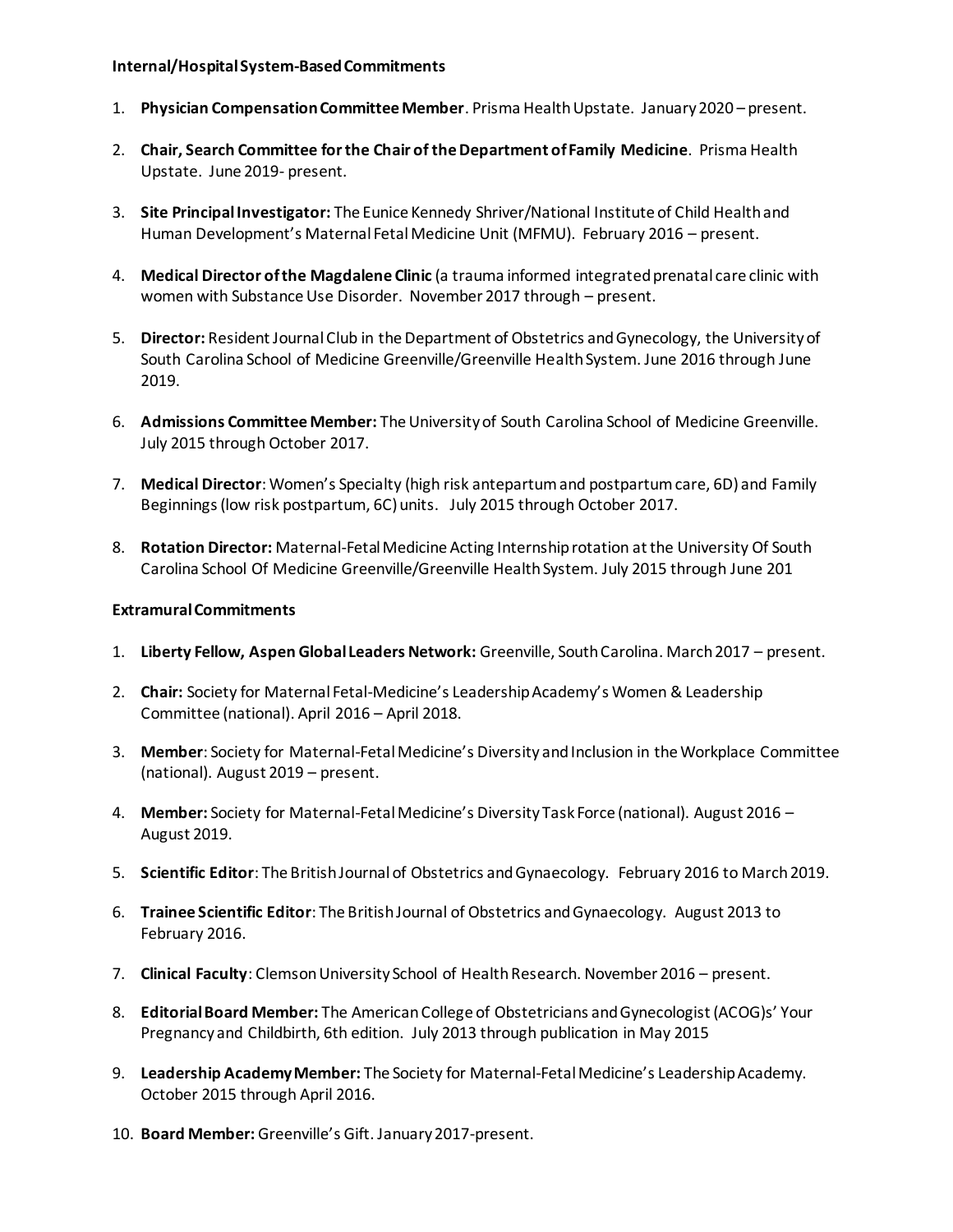11. **Board Member:** YMCA Camp Greenville. January 2016-present.

# **TEACHING RECORD**

#### **FORMAL LECTURES TO MEDICAL STUDENTS**

- 1. Medical and Surgical Complications of Pregnancy (2017, 2018, 2019, 2020)
- 2. "Ob Boot Camp" lecture series (2016, 2017)
- 3. CMDA lunch lecture (2016)
- 4. Third year medical student suturing clinic (2010, 2011, 2013)
- 5. "Sexuality and Women's Health" (2013)
- 6. "Breastfeeding and Postpartum Depression" (2011)
- 7. "Medical Complications of Pregnancy" (2011, 2012, 2013)

#### **FORMAL LECTURES TO RESIDENTS**

- 1. "Understanding racial disparities in maternal mortality in the US" (2018)
- 2. "Checklists and obstetric safety" (2018)
- 3. "Teratogens and pregnancy" (2017)
- 4. "Fetal surgical intervention" (2017)
- 5. "Prenatal genetic screening: a field guide for the literate obstetrician" (2016)
- 6. "Everything you need to know about magnesium sulfate" (2016)
- 7. "Everything you need to know about antenatal corticosteroids" (2016)
- 8. "Everything you need to know about progesterone" (2016)
- 9. "Vaginal birth after cesarean (VBAC)" (2015)
- 10. "The Very Best of Mary Hannah: Randomized trials in Maternal-Fetal Medicine" (2015)
- 11. "Intrauterine growth restriction: diagnosis, prognosis, and Doppler evaluation" (2010, 2011)
- 12. CREOG review (2013)
- 13. "Viral Infections and Pregnancy" (2013)

#### **RESEARCH MENTORSHIP**

- 1. Anna Caroline Cochrane, MD MPH (PGY3-4) 2018-present. "Adverse maternal outcomes pre and post implementation of the 39 week rule: a statewide analysis."
- 2. Ryan Batson, MD (PGY3-4) 2018-present. "Adverse neonatal outcomes pre and post implementation of the 39 week rule: a statewide analysis."